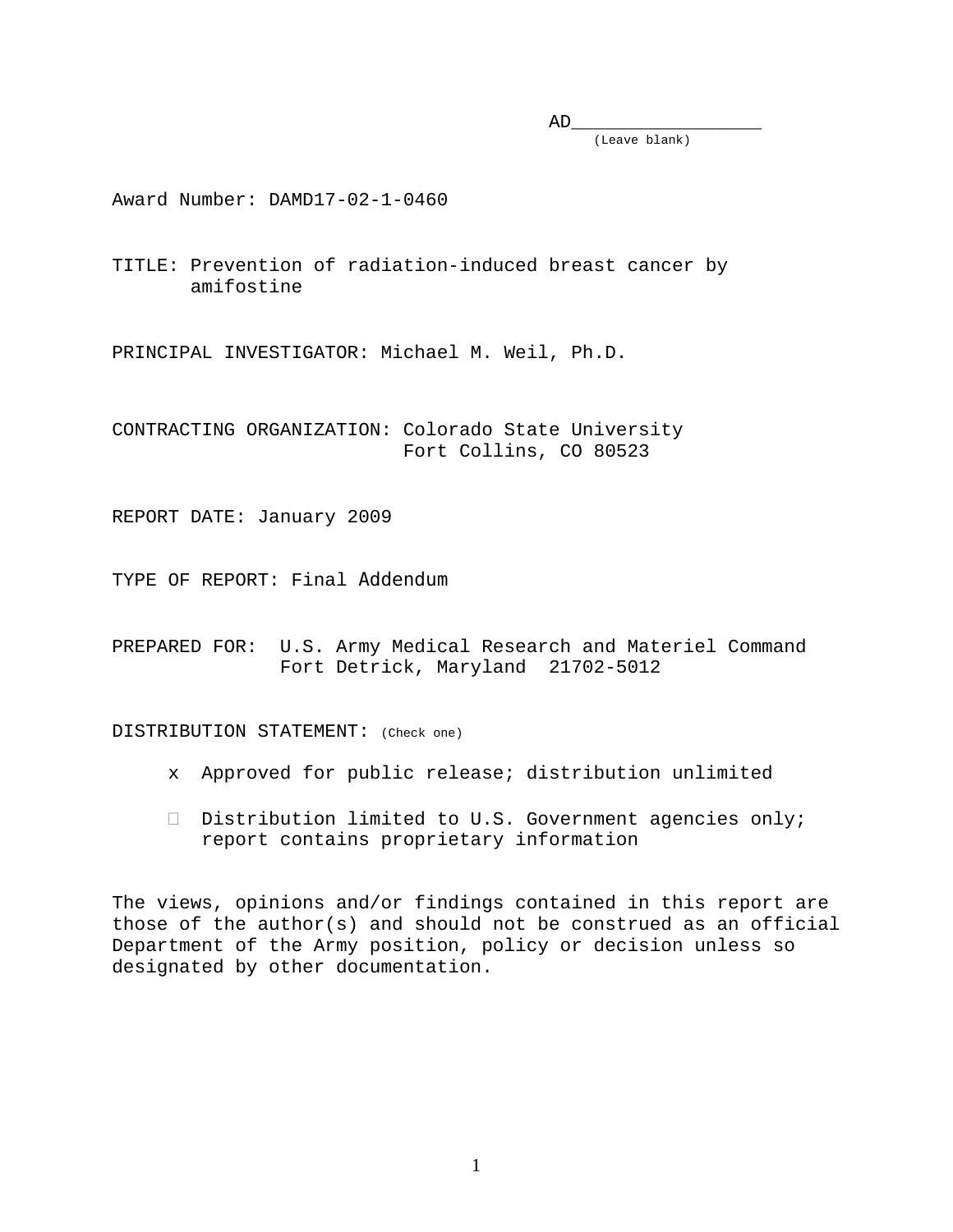| <b>REPORT DOCUMENTATION PAGE</b>                                                                                                                                                                                                                                         |                    |                                  |                                      |                               | Form Approved                                                                                                                                                                                                                                                                                                                                                                                                                                                                                                                                                                                                                                        |
|--------------------------------------------------------------------------------------------------------------------------------------------------------------------------------------------------------------------------------------------------------------------------|--------------------|----------------------------------|--------------------------------------|-------------------------------|------------------------------------------------------------------------------------------------------------------------------------------------------------------------------------------------------------------------------------------------------------------------------------------------------------------------------------------------------------------------------------------------------------------------------------------------------------------------------------------------------------------------------------------------------------------------------------------------------------------------------------------------------|
| Public reporting burden for this collection of information is estimated to average 1 hour per response, including the time for reviewing instructions, searching existing data sources, gathering and maintaining the                                                    |                    |                                  |                                      |                               | OMB No. 0704-0188                                                                                                                                                                                                                                                                                                                                                                                                                                                                                                                                                                                                                                    |
| valid OMB control number. PLEASE DO NOT RETURN YOUR FORM TO THE ABOVE ADDRESS.                                                                                                                                                                                           |                    |                                  |                                      |                               | data needed, and completing and reviewing this collection of information. Send comments regarding this burden estimate or any other aspect of this collection of information, including suggestions for reducing<br>this burden to Department of Defense, Washington Headquarters Services, Directorate for Information Operations and Reports (0704-0188), 1215 Jefferson Davis Highway, Suite 1204, Arlington, VA 22202-<br>4302. Respondents should be aware that notwithstanding any other provision of law, no person shall be subject to any penalty for failing to comply with a collection of information if it does not display a currently |
| 1. REPORT DATE (DD-MM-YYYY)<br>$30 - 01 - 2009$                                                                                                                                                                                                                          |                    | 2. REPORT TYPE<br>FINAL ADDENDUM |                                      |                               | 3. DATES COVERED (From - To)<br>01 JUN 2008 - 31 DEC 2008                                                                                                                                                                                                                                                                                                                                                                                                                                                                                                                                                                                            |
| <b>4. TITLE AND SUBTITLE</b><br>Prevention of radiation-induced breast cancer by amifostine                                                                                                                                                                              |                    |                                  |                                      |                               | <b>5a. CONTRACT NUMBER</b><br>DAMD17-02-1-0460                                                                                                                                                                                                                                                                                                                                                                                                                                                                                                                                                                                                       |
|                                                                                                                                                                                                                                                                          |                    |                                  |                                      |                               | <b>5b. GRANT NUMBER</b>                                                                                                                                                                                                                                                                                                                                                                                                                                                                                                                                                                                                                              |
|                                                                                                                                                                                                                                                                          |                    |                                  |                                      |                               | <b>5c. PROGRAM ELEMENT NUMBER</b>                                                                                                                                                                                                                                                                                                                                                                                                                                                                                                                                                                                                                    |
| 6. AUTHOR(S)<br>Michael M. Weil, Ph.D.                                                                                                                                                                                                                                   |                    |                                  |                                      |                               | <b>5d. PROJECT NUMBER</b>                                                                                                                                                                                                                                                                                                                                                                                                                                                                                                                                                                                                                            |
|                                                                                                                                                                                                                                                                          |                    |                                  |                                      |                               | <b>5e. TASK NUMBER</b>                                                                                                                                                                                                                                                                                                                                                                                                                                                                                                                                                                                                                               |
|                                                                                                                                                                                                                                                                          |                    |                                  |                                      |                               | <b>5f. WORK UNIT NUMBER</b>                                                                                                                                                                                                                                                                                                                                                                                                                                                                                                                                                                                                                          |
| 7. PERFORMING ORGANIZATION NAME(S) AND ADDRESS(ES)                                                                                                                                                                                                                       |                    |                                  |                                      |                               | <b>8. PERFORMING ORGANIZATION REPORT</b><br><b>NUMBER</b>                                                                                                                                                                                                                                                                                                                                                                                                                                                                                                                                                                                            |
| Colorado State University<br>Fort Collins, CO 80523                                                                                                                                                                                                                      |                    |                                  |                                      |                               |                                                                                                                                                                                                                                                                                                                                                                                                                                                                                                                                                                                                                                                      |
|                                                                                                                                                                                                                                                                          |                    |                                  |                                      |                               |                                                                                                                                                                                                                                                                                                                                                                                                                                                                                                                                                                                                                                                      |
| 9. SPONSORING / MONITORING AGENCY NAME(S) AND ADDRESS(ES)                                                                                                                                                                                                                |                    |                                  |                                      |                               | 10. SPONSOR/MONITOR'S ACRONYM(S)                                                                                                                                                                                                                                                                                                                                                                                                                                                                                                                                                                                                                     |
| U.S. Army Medical Research<br>Fort Detrick, Maryland 21702-5012                                                                                                                                                                                                          |                    |                                  |                                      |                               |                                                                                                                                                                                                                                                                                                                                                                                                                                                                                                                                                                                                                                                      |
|                                                                                                                                                                                                                                                                          |                    |                                  |                                      |                               | <b>11. SPONSOR/MONITOR'S REPORT</b><br>NUMBER(S)                                                                                                                                                                                                                                                                                                                                                                                                                                                                                                                                                                                                     |
| <b>12. DISTRIBUTION / AVAILABILITY STATEMENT</b><br>Approved for Public Release; Distribution Unlimited                                                                                                                                                                  |                    |                                  |                                      |                               |                                                                                                                                                                                                                                                                                                                                                                                                                                                                                                                                                                                                                                                      |
|                                                                                                                                                                                                                                                                          |                    |                                  |                                      |                               |                                                                                                                                                                                                                                                                                                                                                                                                                                                                                                                                                                                                                                                      |
|                                                                                                                                                                                                                                                                          |                    |                                  |                                      |                               |                                                                                                                                                                                                                                                                                                                                                                                                                                                                                                                                                                                                                                                      |
| <b>13. SUPPLEMENTARY NOTES</b>                                                                                                                                                                                                                                           |                    |                                  |                                      |                               |                                                                                                                                                                                                                                                                                                                                                                                                                                                                                                                                                                                                                                                      |
|                                                                                                                                                                                                                                                                          |                    |                                  |                                      |                               | 14. ABSTRACT This project is a pre-clinical study designed to determine if amifostine might be effective in preventing breast cancer                                                                                                                                                                                                                                                                                                                                                                                                                                                                                                                 |
|                                                                                                                                                                                                                                                                          |                    |                                  |                                      |                               | initiation by medical exposures to ionizing radiation. The experiments will determine if amifostine is protective in a murine model of                                                                                                                                                                                                                                                                                                                                                                                                                                                                                                               |
|                                                                                                                                                                                                                                                                          |                    |                                  |                                      |                               | breast cancer and, if so, determine the optimum dose, route and timing for its administration. The first year's objective was to test a high<br>dose of amifostine administered I.P. prior to irradiation for reduction of ductal dysplasia in an outgrowth assay. Between September 2002                                                                                                                                                                                                                                                                                                                                                            |
|                                                                                                                                                                                                                                                                          |                    |                                  |                                      |                               | and May 2003, twenty-two donor mice were irradiated and 412 mammary fat pads were transplanted with mammary epithelial cells from                                                                                                                                                                                                                                                                                                                                                                                                                                                                                                                    |
|                                                                                                                                                                                                                                                                          |                    |                                  |                                      |                               | these irradiated donors. Of these, 306 were harvested and examined as whole mounts. No dysplasias were seen, but due to the low                                                                                                                                                                                                                                                                                                                                                                                                                                                                                                                      |
|                                                                                                                                                                                                                                                                          |                    |                                  |                                      |                               | outgrowth frequency no conclusions could be drawn on the effectiveness of amifostine. In August 2003 the PI changed institutions and                                                                                                                                                                                                                                                                                                                                                                                                                                                                                                                 |
|                                                                                                                                                                                                                                                                          |                    |                                  |                                      |                               | experienced a delay of nearly 2 years in having the grant transferred. The project resumed in August 2005 with the establishment of a new                                                                                                                                                                                                                                                                                                                                                                                                                                                                                                            |
| breeding colony. An additional 116 mice were transplanted (232 fat pads) and outgrowths prepared for histology. Once again, there were                                                                                                                                   |                    |                                  |                                      |                               |                                                                                                                                                                                                                                                                                                                                                                                                                                                                                                                                                                                                                                                      |
| few outgrowths and it was decided to switch from ductal dysplasia to frank mammary tumors as the experimental endpoint. A new<br>Statement of Work was submitted in January 2007 and approved mid-April 2007. 294 mice divided into three groups: irradiated, irradiated |                    |                                  |                                      |                               |                                                                                                                                                                                                                                                                                                                                                                                                                                                                                                                                                                                                                                                      |
| and amifostine treated and unirradiated, were set up on June 1, 2007 and are being followed for mammary tumor development. At the time                                                                                                                                   |                    |                                  |                                      |                               |                                                                                                                                                                                                                                                                                                                                                                                                                                                                                                                                                                                                                                                      |
| of this report there is no difference in survival between the groups. Histopathological classification of tumors is in progress.                                                                                                                                         |                    |                                  |                                      |                               |                                                                                                                                                                                                                                                                                                                                                                                                                                                                                                                                                                                                                                                      |
| <b>15. SUBJECT TERMS</b>                                                                                                                                                                                                                                                 |                    |                                  |                                      |                               |                                                                                                                                                                                                                                                                                                                                                                                                                                                                                                                                                                                                                                                      |
| Prevention of diagnostic and treatment induced long-term morbidity, Chemoprevention,<br>Radiation-induced breast cancer                                                                                                                                                  |                    |                                  |                                      |                               |                                                                                                                                                                                                                                                                                                                                                                                                                                                                                                                                                                                                                                                      |
| <b>16. SECURITY CLASSIFICATION OF:</b>                                                                                                                                                                                                                                   |                    |                                  | <b>17. LIMITATION</b><br>OF ABSTRACT | <b>18. NUMBER</b><br>OF PAGES | <b>19a. NAME OF RESPONSIBLE PERSON</b><br>Michael M. Weil,                                                                                                                                                                                                                                                                                                                                                                                                                                                                                                                                                                                           |
| a. REPORT                                                                                                                                                                                                                                                                | <b>b. ABSTRACT</b> | c. THIS PAGE                     | unlimited                            |                               | 19b. TELEPHONE NUMBER (include area                                                                                                                                                                                                                                                                                                                                                                                                                                                                                                                                                                                                                  |
| unclassified                                                                                                                                                                                                                                                             | unclassified       | unclassified                     |                                      | 9                             | code)<br>$(970)$ 491-5902                                                                                                                                                                                                                                                                                                                                                                                                                                                                                                                                                                                                                            |

|  | エンエ しノいム             |  |
|--|----------------------|--|
|  | anderd Form 208 /Por |  |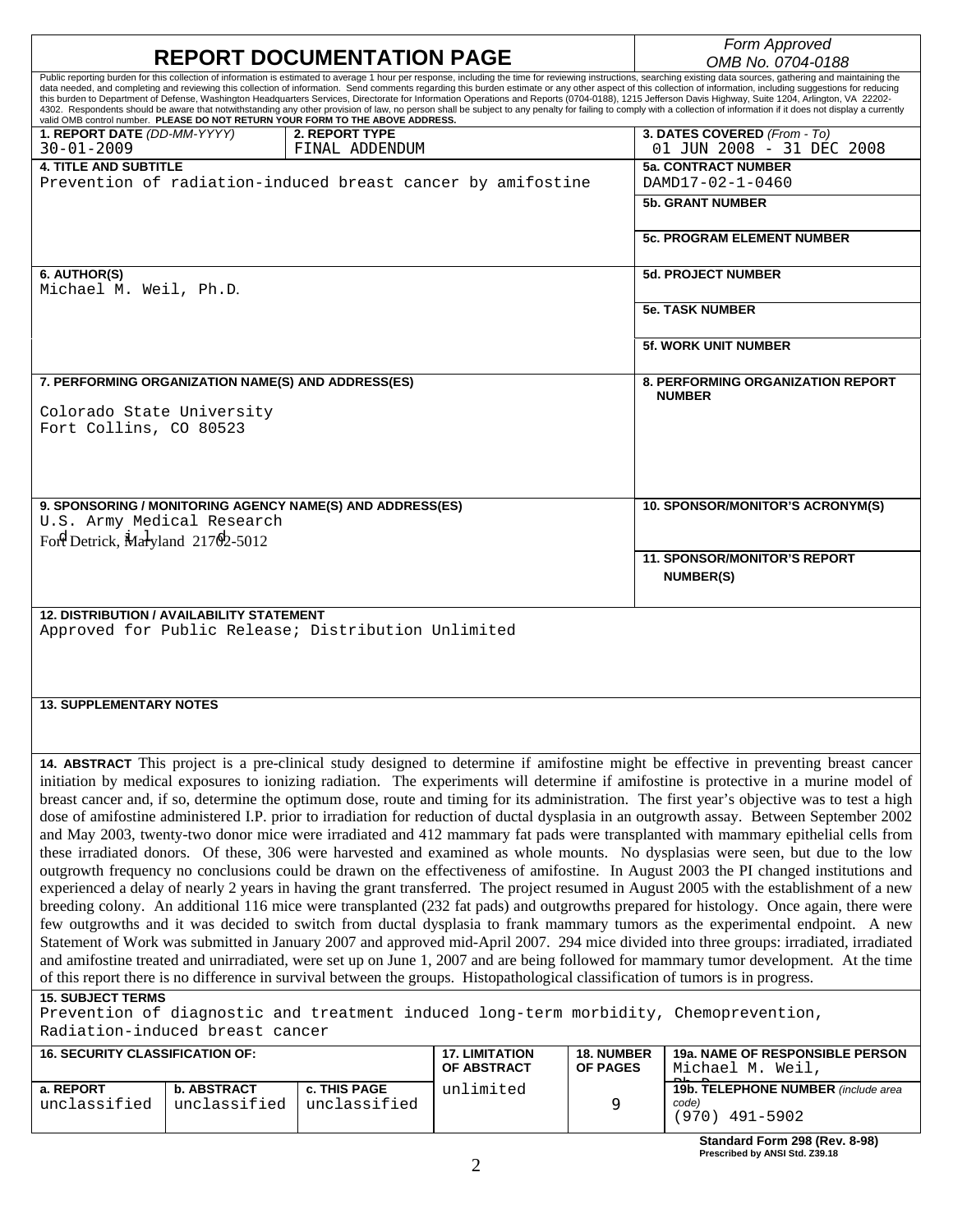# **Table of Contents**

 *Page* Product the Contract of the Contract of the Page Product of the Page Product of the Page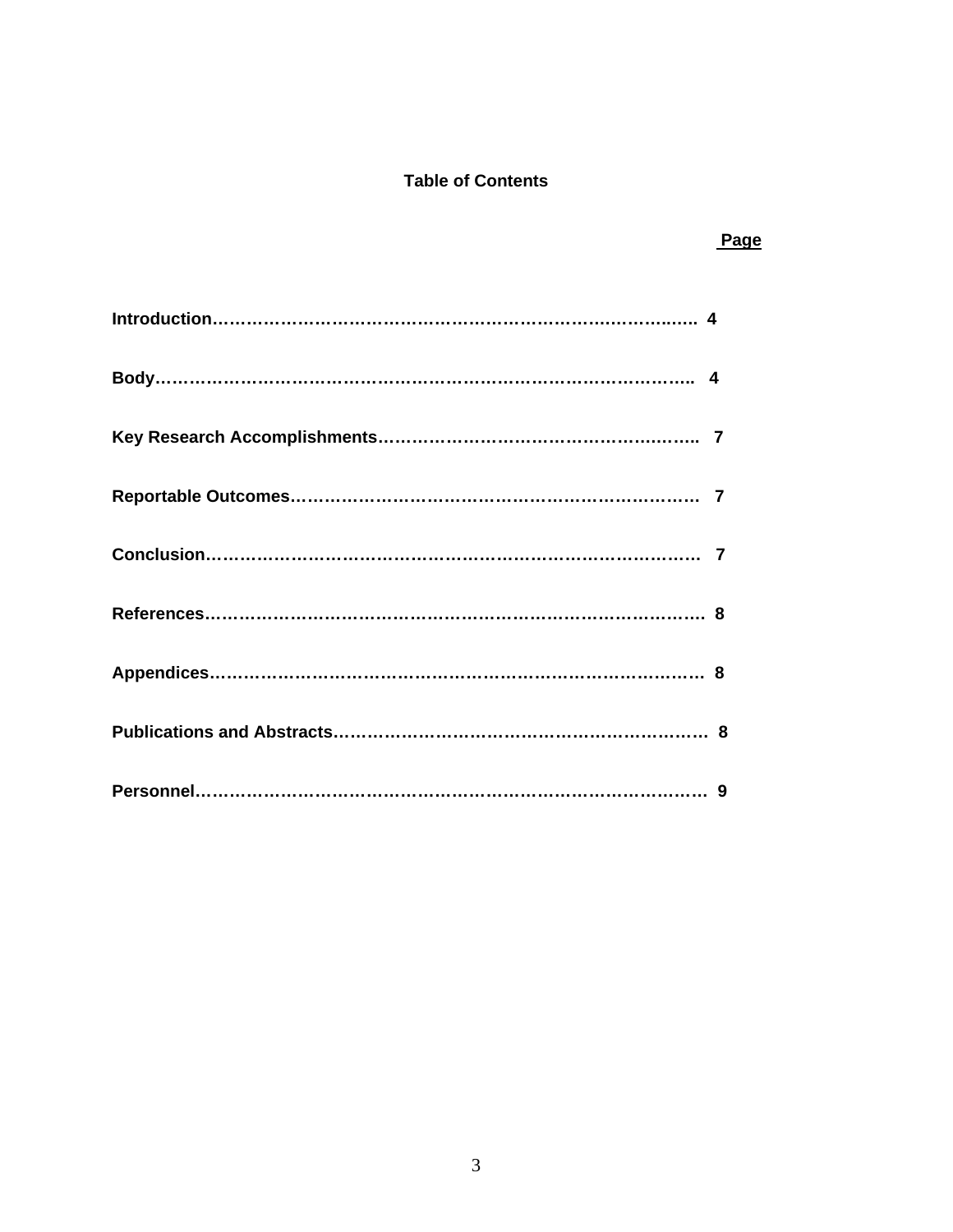#### INTRODUCTION:

Historical medical exposures to radiation have been found to increase breast cancer risk. Some currently used diagnostic radiology and cancer radiotherapy procedures deliver doses to mammary tissue in susceptible girls and women that are comparable to the historical exposures. The research supported through DAMD17-02-1-0460 is designed to determine if a chemoprotective agent, amifostine, can prevent radiation-induced ductal dysplasias that progress to mammary tumors. The research design takes advantage of an inbred mouse strain that is susceptible to radiation-induced mammary tumors.

#### BODY:

The original approved statement of work is:

- *Task 1.* To determine if the frequency of radiation-induced ductal dysplasia in BALB/cBy J mice can be reduced by 400 mg/kg amifostine (Months 1-12):
	- a. Mice required: 20 BALB/cByJ donors and 400 CB6F1 recipients. The recipients are F1 hybrids of BALB/c and C57BL/6J that are a bit more robust than BALB/c and give lower background levels in the dysplasia assay.

|                      | <b>IDONORS TREATMENT</b> | <b>IRECIPIENTS</b> |
|----------------------|--------------------------|--------------------|
| 10 BALB/c saline     |                          | 200 CB6F1          |
| 10 BALB/c amifostine |                          | 1200 CB6F1         |

- b. Methods: Assays on donor mice are set up weekly. In each assay a donor mouse will receive either saline or 400 mg/kg amifostine by intraperitoneal injection. Half an hour later the mouse will be irradiated to the whole body with 1 Gy in a  $137Cs$  small animal irradiator. After six weeks the donor will be sacrificed and the mammary epithelial cells will be harvested. The mammary epithelial cells will be transplanted into cleared mammary fat pads in 20 recipients (two fat pads per recipient). Ten weeks later the fat pads will be harvested from the recipients and processed as whole mounts. The whole mounts will be examined for ductal dysplasias and any suspected dysplasias will be confirmed by histological examination.
- c. The results of these experiments will indicate if a high dose of amifostine can reduce the frequency of radiation-induced ductal dysplasias in a susceptible mouse strain.
- d. Since amifostine has been shown to be active against radiation-induced tumorigenesis in other rodent models we anticipate that it will be effective in reducing radiation-induced ductal dysplasia in this system. However, if it is not we will screen other sensitive mouse strains (Weil et al. 2001) and other chemopreventive agents, including N-acetylcysteine and captopril .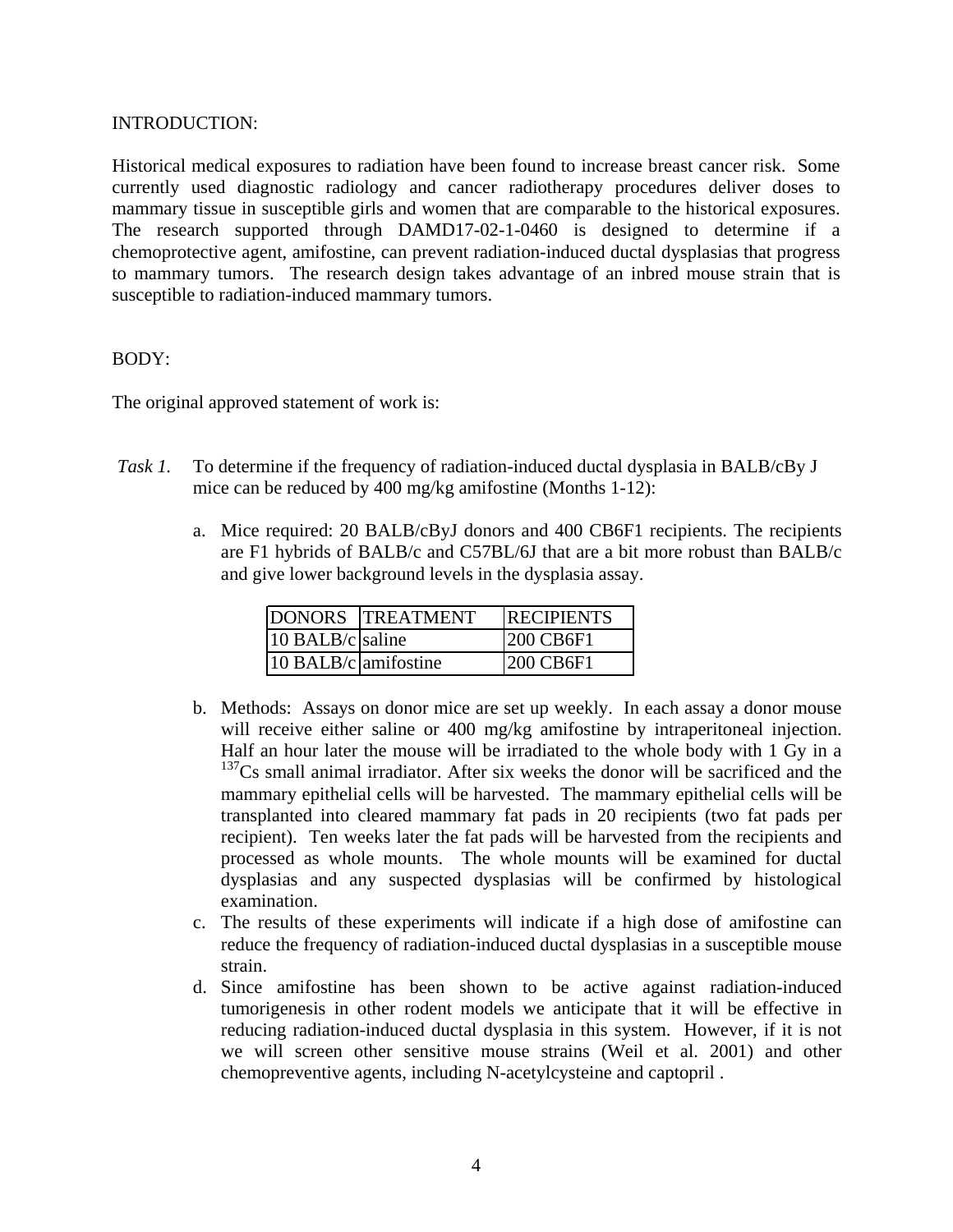- *Task 2.* To determine if post-irradiation amifostine treatment can reduce the frequency of radiation-induced ductal dysplasia. If amifostine can be delivered post-irradiation it would be more acceptable as an agent to prevent radiotherapy-induced breast cancer, since it is less likely to provide tumor protection with this schedule of administration (Months 13-20):
	- a. Mice required: 15 donors and 300 recipients.

| <b>DONORS AMIFOSTINE TREATMENT</b>     | <b>RECIPIENTS</b> |
|----------------------------------------|-------------------|
| 5 BALB/c   1/2 hour post-irradiation   | 100 CB6F1         |
| $5 B A L B/c$ 2 hours post-irradiation | 100 CB6F1         |
| $5 B A L B/c$ 4 hours post-irradiation | 100CB6F1          |

- b. Methods: As described in Task 1 except amifostine will be injected ½, 2 and 4 hours following irradiation.
- c. The results of these experiments will determine if amifostine can prevent ductal dysplasia if it is delivered after irradiation and, if so, provide a first indication of the how much later.
- d. We anticipate a simple positive or negative result. However, if no protection is seen we may also assay a time as short as 5 minutes postirradiation.
- *Task 3.* To determine if lower doses of amifostine are effective in preventing radiation-induced ductal dysplasias. Reducing the dose would decrease side effects and alleviate concern about tumor protection if the drug is administered during tumor radiatherapy (Months 21-30):
	- a. Mice required: 15 BALB/c donors and 300 CB6F1 recipients.

| <b>DONORS</b> | <b>TREATMENT</b>     | <b>RECIPIENTS</b> |
|---------------|----------------------|-------------------|
| 5 BALB/c      | 100 mg/kg amifostine | 100 CB6F1         |
| $5$ BALB/c    | 20 mg/kg amifostine  | 100 CB6F1         |
| $5$ BALB/c    | 1 mg/kg amifostine   | 100 CB6F1         |

- b. Methods: As described in *Task 1*, except decreasing doses of amifostine will be used.
- c. The results of these experiments will determine the lowest dose of amifostine, down to 1 mg/kg, that will reduce the frequency of radiation-induced ductal dysplasia.
- d. We do not anticipate problems with this task.
- *Task 4.* Test oral administration of amifostine. Oral administration is easier than intravenous delivery in patients that are not receiving other intravenous medications. (Months 31-36)
	- a. Mice required: 5 donors 100 recipients.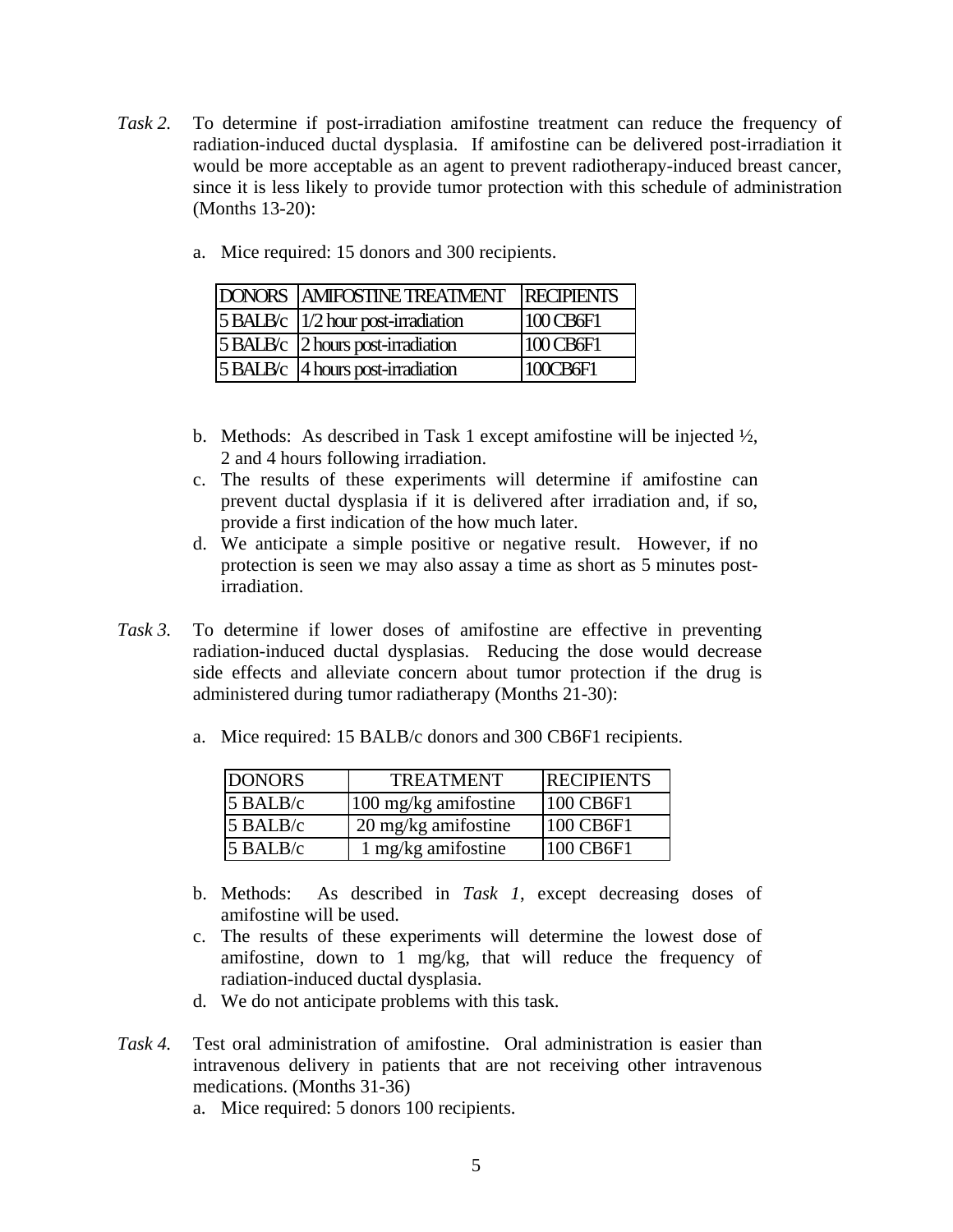- b. Methods: As described in *Task 1*, except amifostine will be delivered by gavage.
- c. The results of these experiments will determine if amifostine administered p.o. will reduce the frequency of radiation-induced ductal dysplasia.
- d. If oral administration is ineffective we will examine other routes such as subcutaneous or intramuscular injection. We will also test compounds similar to amifostine but more suited to oral administration such as WR-3689, WR151327, N-acetylcysteine and captopril.

The first task is to determine if high dose amifostine administered I.P. prevents radiation-induced ductal dysplasia. Work was begun at M.D. Anderson Cancer Center and transferred to Colorado State University. Transferring the grant required approximately two years. During that time mice used in the project were maintained on the Principal Investigator's start up funds until they became too old to use. A summary of the work to date, broken down by work site, is provided below.

| Treatment  | Donors | Fat<br>pads  | Outgrowths | Dysplasias |
|------------|--------|--------------|------------|------------|
|            |        | transplanted |            |            |
| Amifostine |        | 148          | 39         |            |
| none       |        | 58           | 34         |            |

# **M.D. Anderson Cancer Center**

The table above reveals a technical shortcoming - a low percentage of transplanted fat pads have outgrowths. Ideally this number should be 70% but in these experiments it was only 24%. We have seen this before and other groups have also experienced similar reductions in outgrowth frequency. The decreased efficiencies have been transient and their cause(s) remain unknown. Although we had normal mammary epithelial cell yields from the donors and good cell viabilities we have, never the less, replaced all the reagents used in the assay.

# **Colorado State University**

| Treatment  | <b>Donors</b> | Fat pads     | Outgrowths | Dysplasias |
|------------|---------------|--------------|------------|------------|
|            |               | transplanted |            |            |
| Amifostine | 14            | $\Omega$     | ^^<br>∠∠   |            |
| none       | ി<br>∠∠       | 40           | 40         |            |

The table above summarizing transplants at CSU also reveals fewer outgrowths than we would have liked. The difference between the amifostine treated group and untreated group is not significant but there are two major concerns. The first is that with this number of outgrowths there is little power (.079) to detect even a 2-fold difference in incidence between the groups assuming a 20% incidence in the untreated mice. The second is that the pathologist that screened the outgrowths is relatively inexperienced with this assay.

At this point it was decided to switch to tumorigenesis as the endpoint for testing the efficacy of amifostine. This endpoint takes longer to assay and requires more drug, but it circumvents the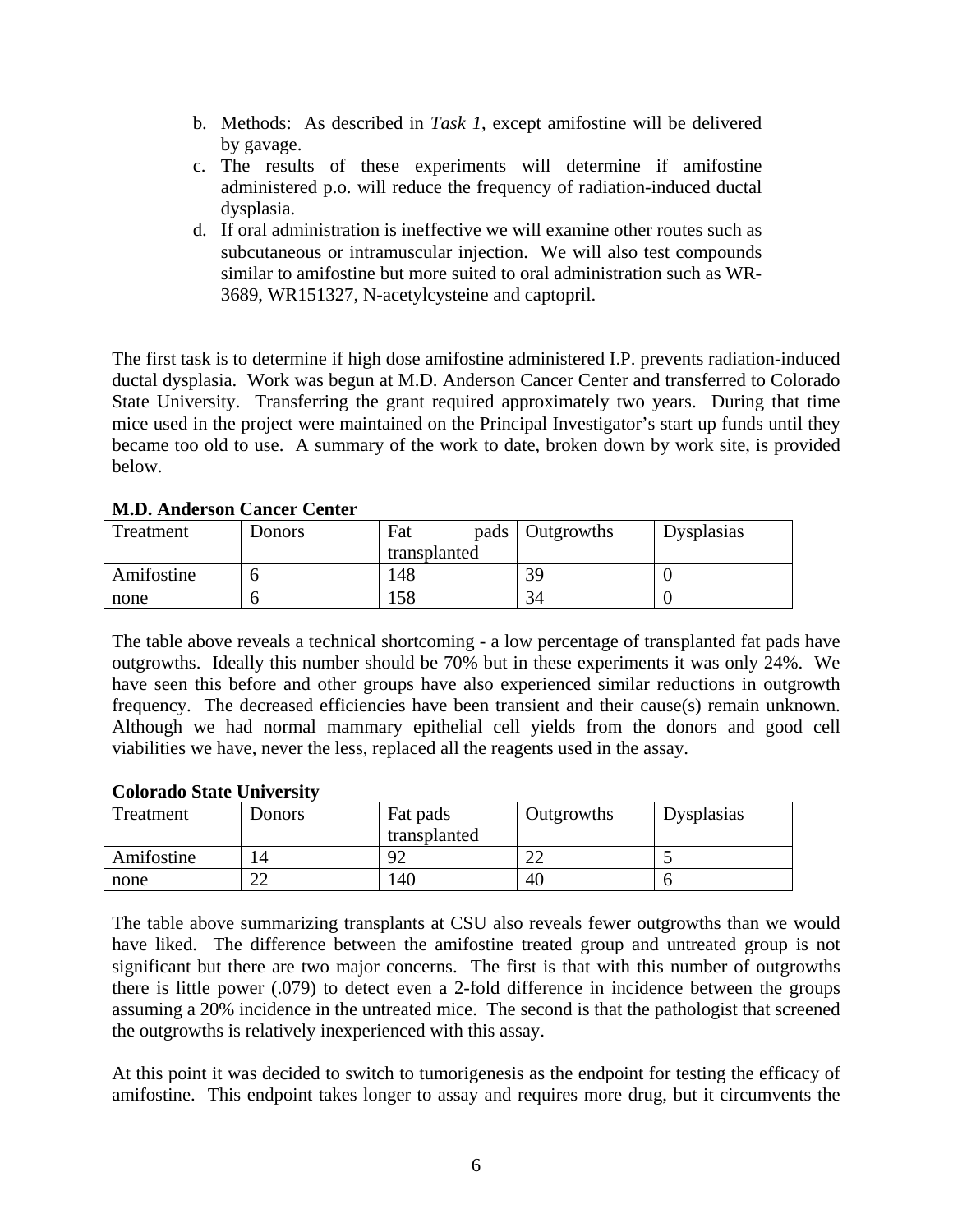technical obstacles we've encountered with the ductal dysplasia assay. We submitted a modified Statement of Work (below) that was approved in mid-April 2007.

## **Revised Statement of Work**

*Task 1.* To determine if the frequency of radiation-induced mammary tumors can be reduced by 400 mg/kg amifostine, 300 female BALB/cByJ mice at 10 weeks of age will be treated with amifostine and irradiated. The experimental groups are:

| Group | Group size   Treatment   Irradiation |                           |                    |
|-------|--------------------------------------|---------------------------|--------------------|
|       | 100                                  | none                      | none               |
|       | 100                                  | none                      | $0.5\,\mathrm{Gy}$ |
|       | 10O                                  | amifostine $\vert$ 0.5 Gv |                    |

Each mouse in group 3 will receive 400 mg/kg amifostine by intraperitoneal injection. Half an hour later the mice in groups 2 and 3 will be irradiated to the whole body with 0.5 Gy in a  $\mathrm{^{137}Cs}$  irradiator.

The experiment outlined above was set up on 6/1/07, except that only 94 mice were available for Group 1. The mice have now been followed for just under 600 days. As of January 20, 2009, thirty-five mice in Group 1, forty-eight mice in Group 2, and fifty-three mice in Group 3 have died or been euthanized because they were moribund. These mice were necropsied and tissues were collected for histopathological classification of tumors. The necropsy results (not yet supported by histopathology) suggest most of the tumors are likely lung tumors, mammary tumors and ovarian tumors. Radiation-induced lung tumors, ovarian tumors and acute myeloid leukemias have been observed by others in irradiated BALB/cByJ mice. They may become a source of competing mortality in this study, which is a weakness of using the tumorigenesis endpoint. However, statistical methods are available to deal with competing morbidity and it does provide us with the opportunity assess the effects of amifostine on other tumor types that are relevant to second cancers occurring in radiotherapy patients. At this time there is no significant difference between the groups by Kaplan-Meier Survival analysis (Figure 1).

Since radiation-induced tumors often have a long latency period we intend to monitor the mice until they are 800 days of age and confirm the classification of the tumors by histopathology. The extended monitoring period may allow a sufficient number of tumors to arise for statistically significant differences in the groups to be detected.

# KEY RESEARCH ACCOMPLISHMENTS:

- 538 mammary fat pads have been transplanted with mammary epithelial cells from irradiated donors
- All transplanted fat pads glands have been harvested, prepared as whole mounts and screened for dysplastic outgrowths
- A 294 mouse experiment has been set up that uses mammary tumor development as a endpoint to assess the efficacy of amifostine in preventing radiation-induced mammary tumors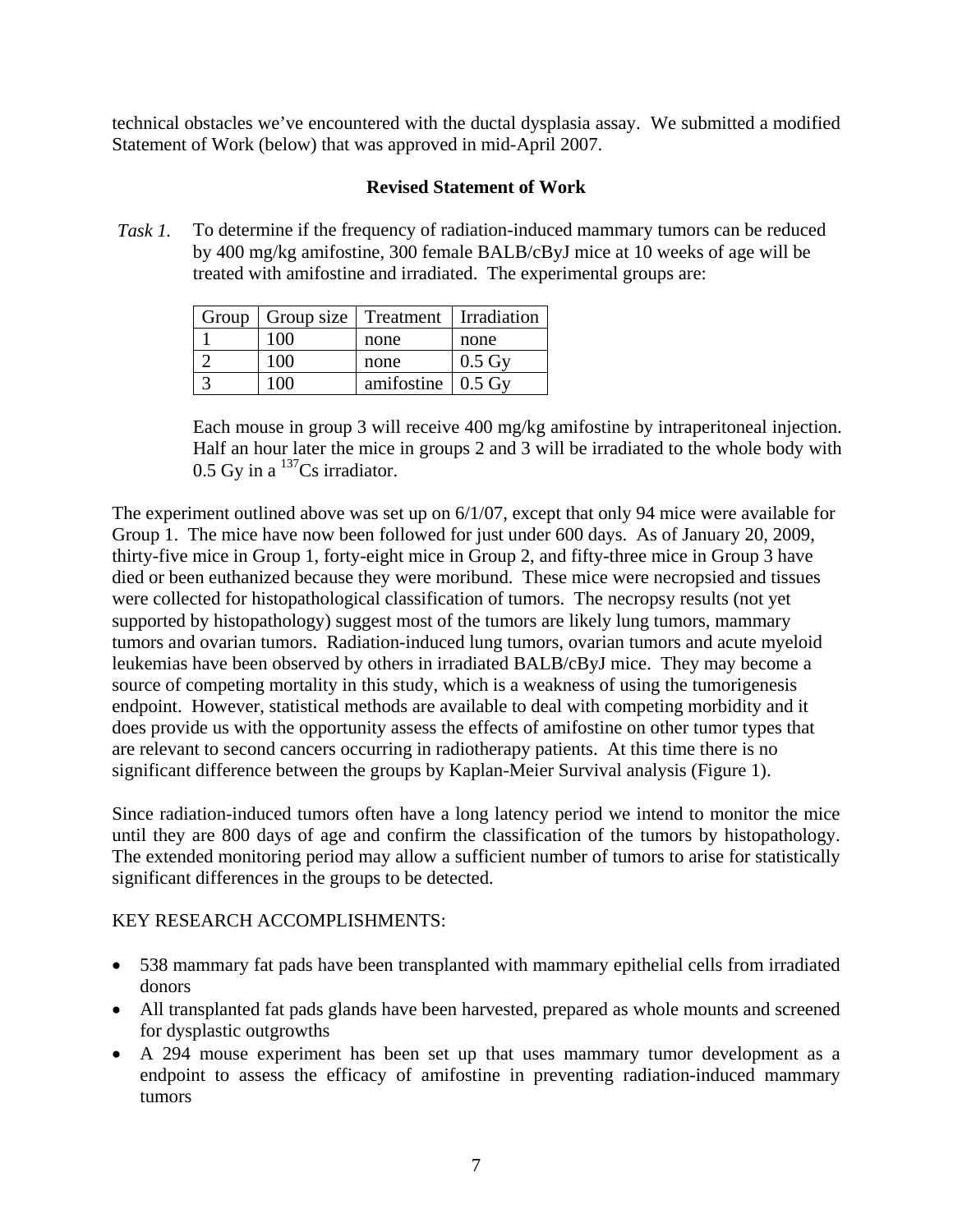

Figure 1.  $P = 0.212$  for the log rank statistic for the survival curves.

## REPORTABLE OUTCOMES:

None.

#### CONCLUSIONS:

The ductal dysplasia assay has not generated a sufficient number of outgrowths to determine the efficacy of amifostine in reducing that surrogate endpoint for radiation-induced mammary tumors. An experiment has been set up that uses actual tumorigenesis rather than ductal dysplasia as the endpoint. The mice used in this experiment will be monitored to 800 days of age.

#### REFERENCES:

Weil, M.M., Kittrell, F.S., Yu, Y., McCarthy, M., Zabriskie, R.C., Ullrich, R.L. Radiation induces genomic instability and ductal dysplasia in *Atm* heterozygous mice. Oncogene 20:4409- 4411, 2001.

#### APPENDICES:

None.

#### PUBLICATIONS AND ABSTRACTS: